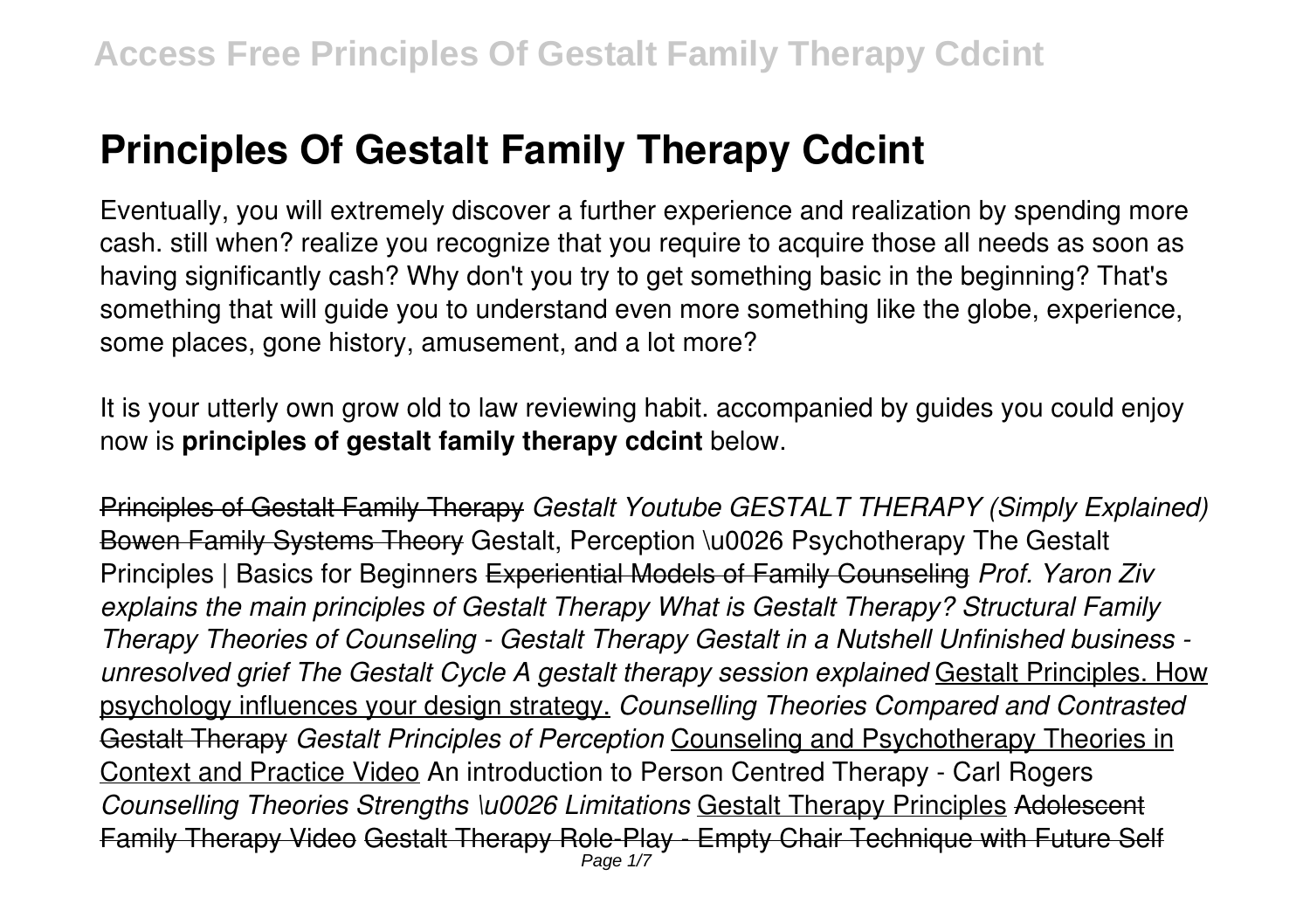*Narrative Lecture 2017* Gestalt Therapy - Frtiz Perls - ASWB, NCE, NCMHCE, MFT Exam Prep and Review Walter Kempler about Experiëntal Family Therapy (part 1) Gestalt Therapy and Techniques Principles of Gestalt Therapy Introductions **Principles Of Gestalt Family Therapy**

The word gestalt comes from the German word meaning shape or form, and it references the character or essence of something. Principles of Gestalt Therapy At the core of gestalt therapy is the...

#### **Gestalt Therapy**

The fullest description of Kempler's work is published in the publication Principles of Gestalt Family Therapy (1974). The use of Gestalt therapy takes place in temporary crisis interference (O'Connell, 1970), as an accessory treatment for visual problems (1970, Rosanes-Berret), for awareness education of mental health specialists (Enright, 1970), of kids with behavior difficulties (Lederman, 1970), to educate day-care institutions staff (Ennis and Mitchell, 1970), to instruct teachers and ...

#### **Treatment. Gestalt training. Family therapy**

Buy Principles of Gestalt family therapy;: A Gestalt-experiential handbook by Kempler, Walter (ISBN: ) from Amazon's Book Store. Everyday low prices and free delivery on eligible orders.

## **Principles of Gestalt family therapy;: A Gestalt ...**

Gestalt therapy is classified as a type of humanistic therapy, within the psychotherapeutic Page 2/7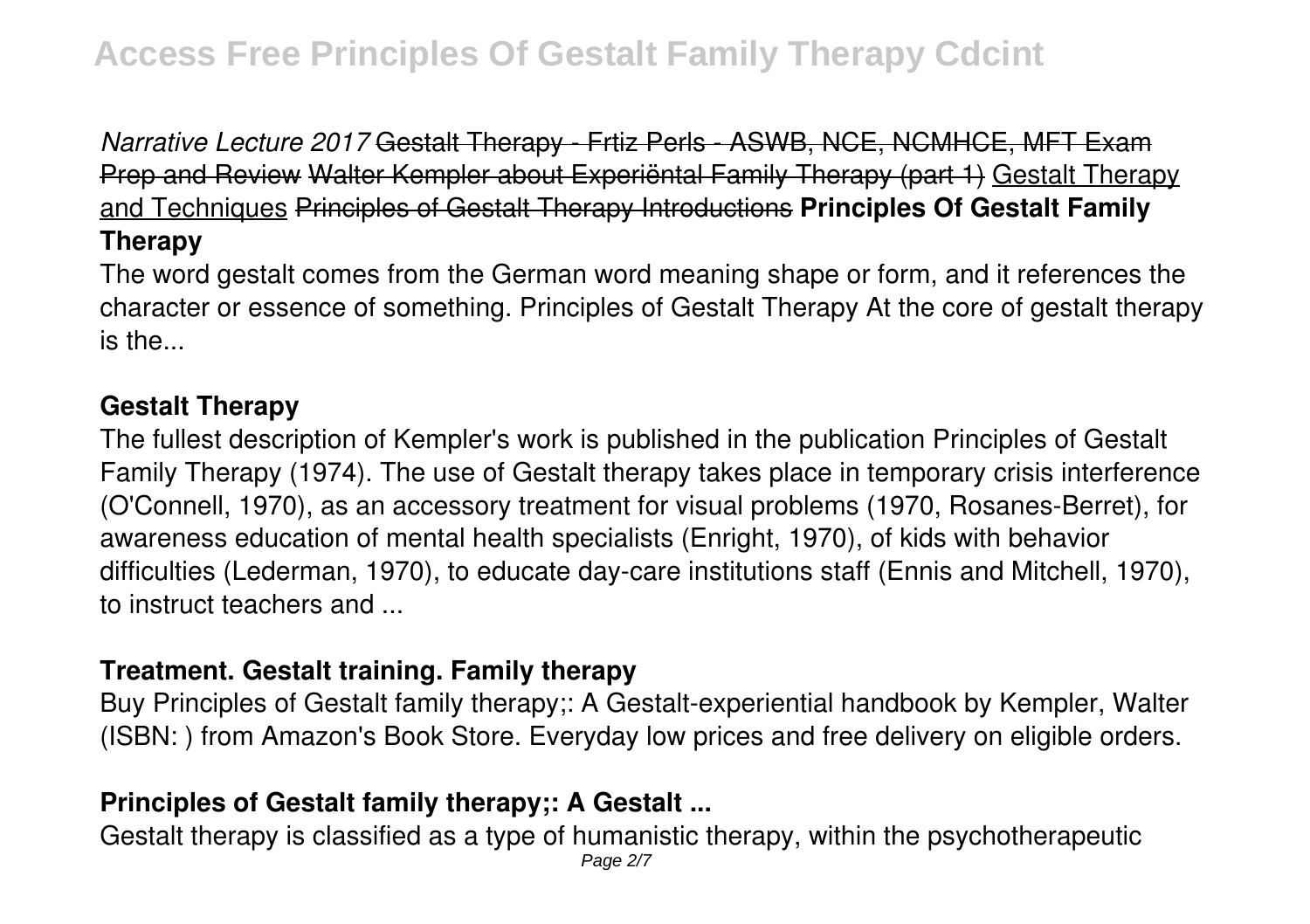currents of the second half of the 20th century. This is the case since it attempts to lessen psychopathological symptoms and signs, in addition to working towards personal development and if possible, self-fulfillment.

## **Gestalt Psychology: Principles, Theory And Gestalt Therapy**

Principles of Gestalt family therapy by Walter Kempler, 1974, [Tr]Joh. Nordahl edition, in English

#### **Principles of gestalt family therapy. (1974 edition ...**

Gestalt therapy encourages clients to challenge those old ways of how we may have created meaning about an experience. Learning how to accept and embrace personal responsibility is a goal of Gestalt therapy, allowing clients to gain a greater sense of control in their experiences and to learn how to better regulate their emotions and interactions with the world.

#### **What Is Gestalt Therapy? - Verywell Mind**

Key concepts of gestalt therapy. Gestalt therapy works through the interconnection of key concepts. These offer insight into the processes involved in therapy sessions between the therapist and client(s). Person-centred awareness - Focusing on the present and imagining it divorced from the future and past is considered essential. The process follows an individual's experience in a way that does not involve seeking out the unconscious, but staying with what is present and being aware.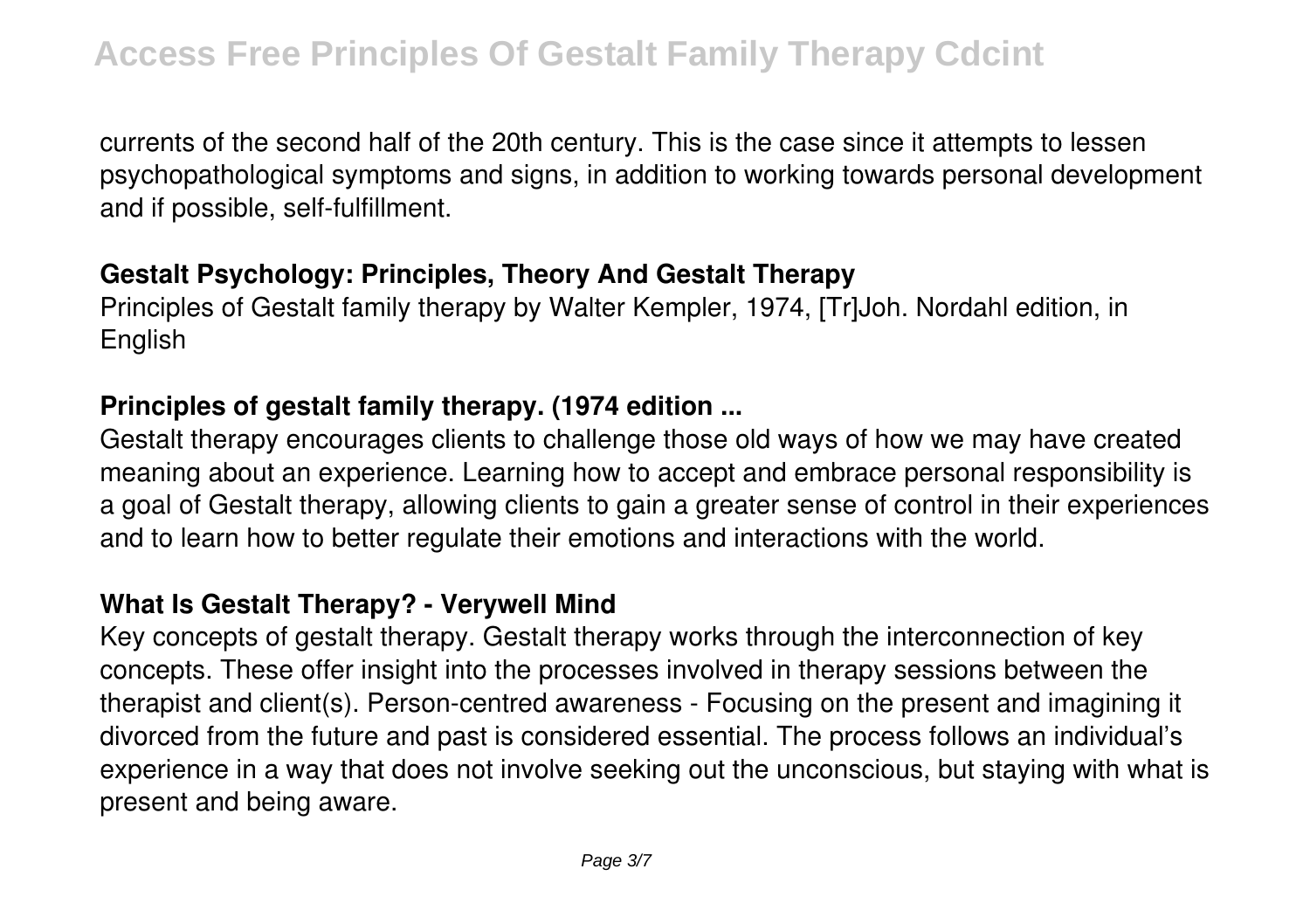## **Gestalt therapy - Counselling Directory**

The Four Pillars of Gestalt Therapy; Diagnosis in Gestalt Therapy; Mindfulness/Awareness; Gestalt Theory – Gestalt Cycle of Experience; Gestalt Principle – Figure and Ground

#### **Gestalt therapy | Counselling on the Coast**

Principles of Gestalt family therapy;: A Gestalt-experiential handbook [Kempler, Walter] on Amazon.com. \*FREE\* shipping on qualifying offers. Principles of Gestalt family therapy;: A Gestalt-experiential handbook

#### **Principles of Gestalt family therapy;: A Gestalt ...**

Gestalt therapists have productively conducted family therapy, with persons who have problems managing authority figures, with a broad assortment of intrapsychic confrontations. Gestalt therapy has always been efficient when dealing with psychotics and stern character disorders.

#### **Gestalt Theory and its Applications. Gestalt training ...**

Gestalt Therapy utilizes the principles of wholeness and awareness to promote wellbeing. It is a client centered form of therapy, which can be highly effective across multiple mental health issues. Additionally, Gestalt Therapy focuses on the concepts of wholeness and awareness so the patient can feel more "complete" in their day-to-day life.

## **What Are Gestalt Therapy Techniques | Betterhelp**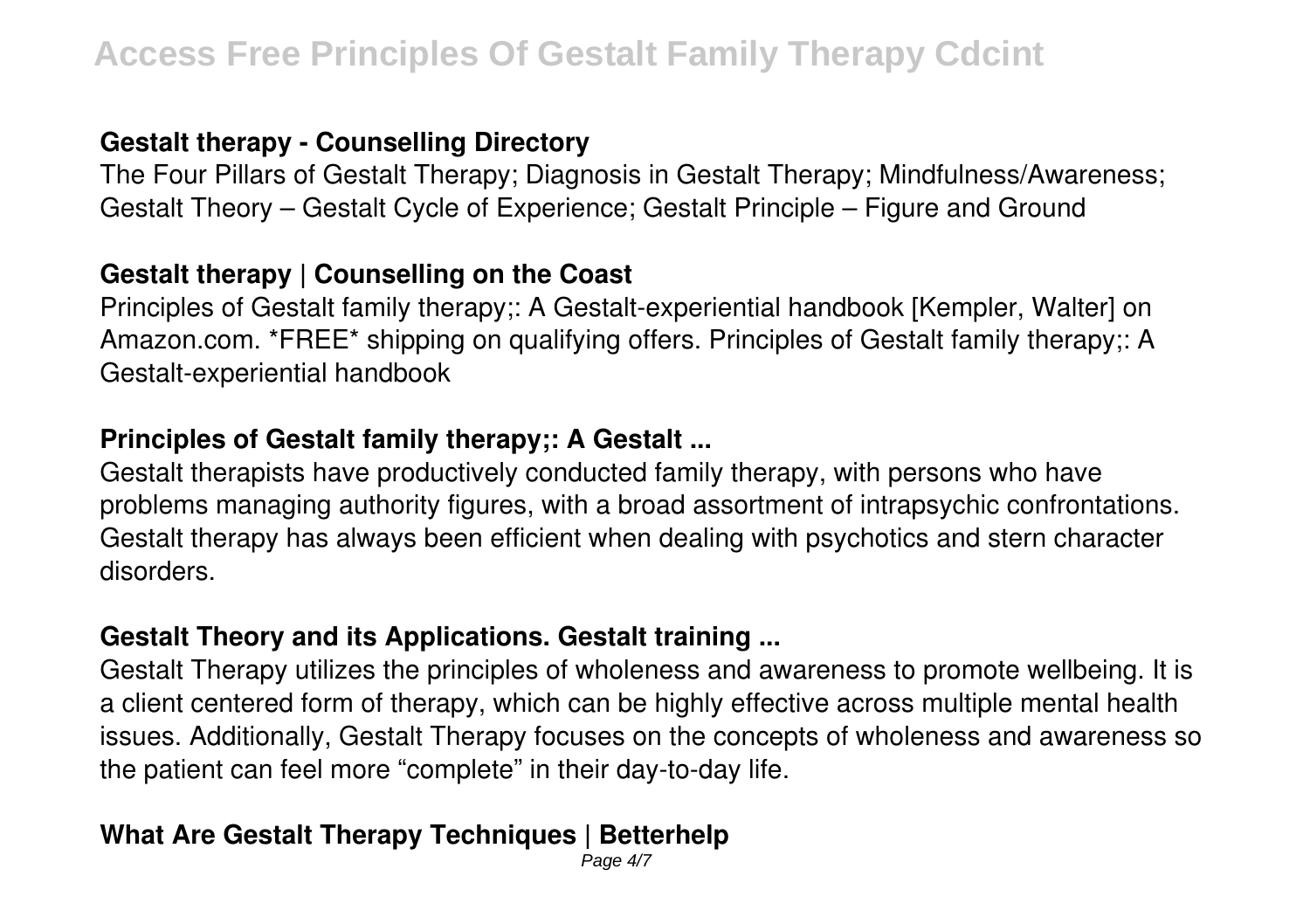Gestalt Therapy is equal to or greater than other therapies in treating various disorders, Gestalt Therapy has a beneficial impact with personality disorders, and the effects of therapy are stable. Works with the past by making it relevant to the present (Corey, 2005). Versatile and flexible in its approach to therapy.

## **Gestalt Therapy: Overview and Key Concepts - Counselling ...**

Principles of Gestalt Family Therapy is the first and only book on the marriage of Gestalt therapy with family therapy. It is an intriguing and thought?provoking book deserving of a place on the bookshelves of those interested in either (or better yet, both) Gestalt and family therapy. Journal. Family Process – Wiley. Published: Jun 1, 1976

## **Principles of Gestalt Family Therapy, Family Process | 10 ...**

Gestalt therapy is a form of psychotherapy which emphasizes personal responsibility, and focuses upon the individual's experience in the present moment, the therapist–client relationship, the environmental and social contexts of a person's life, and the self-regulating adjustments people make as a result of their overall situation. It was developed by Fritz Perls, Laura Perls and Paul Goodman in the 1940s and 1950s, and was first described in the 1951 book Gestalt Therapy.

## **Gestalt therapy - Wikipedia**

The word "gestalt" means whole. Gestalt therapy was developed by psychotherapist Fritz Perls on the principle that humans are best viewed as a whole entity consisting of body, mind,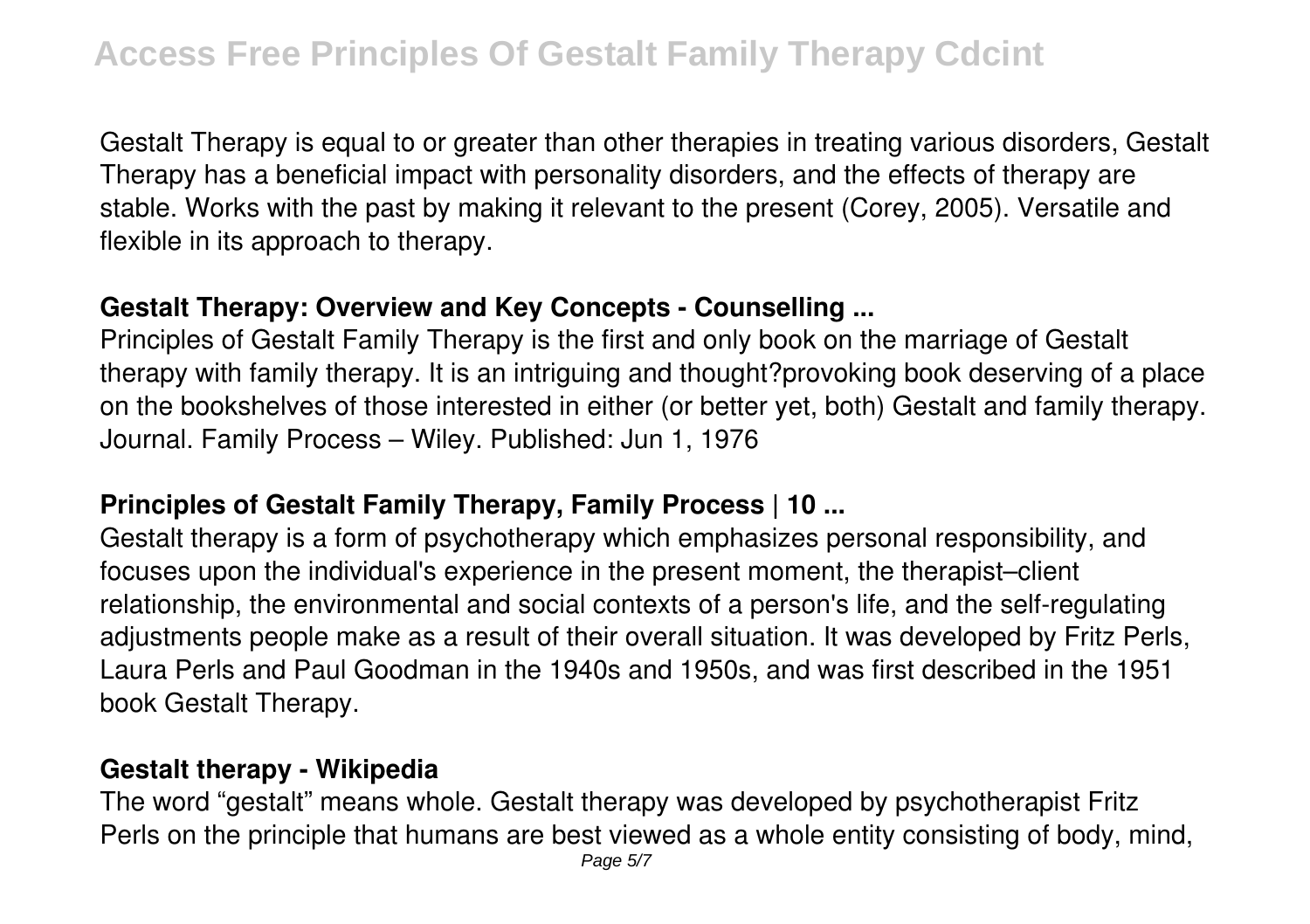and soul, and...

## **Gestalt Therapy | Psychology Today**

Gestalt therapy is a phenomenological form of psychotherapy developed by Fritz Perls, Laura Perls and Paul Goodman in the 1940s and 1950s. The theory was first outlined in the 1951 book Gestalt Therapy. The approach recognises that emotional difficulties can be in the form of emotional and physical reactions.

## **Gestalt Therapy Definition • Counselling Tutor**

The theory helps the therapist practice empathy and unconditional acceptance which are components of Gestalt therapy. Under this theory, it is through self-acceptance that change occurs. Focus on the "here" and "now". Clients must become aware of behaviors, thoughts, and emotions that are inhibiting them rather than being blind to them.

## **What are Gestalt Therapy Techniques? | E-Counseling.com**

The Four Pillars of Gestalt Therapy Gestalt therapists/counsellors rely heavily and are guided by four theoretical pillars that make up Gestalt methodology. They are phenomenology, dialogical relationship, field theory and experimentation. They are used holisitically within the therapeutic setting and are interrelated and supportive of each other.